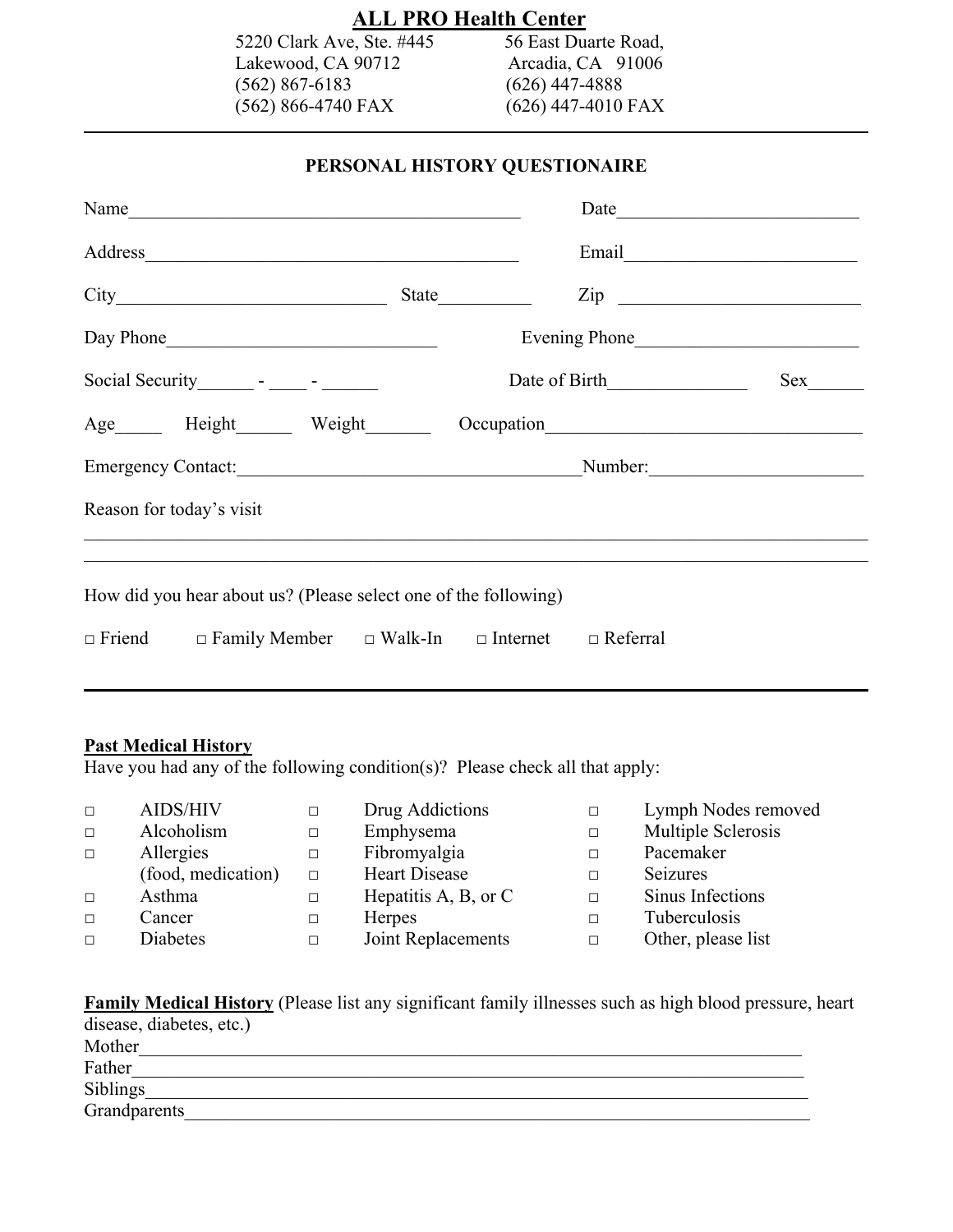|        |                                                                          |                    | <b>ALL PRO Health Center</b> |              |                      |        |                      |                                                                                               |
|--------|--------------------------------------------------------------------------|--------------------|------------------------------|--------------|----------------------|--------|----------------------|-----------------------------------------------------------------------------------------------|
|        |                                                                          |                    | 5220 Clark Ave, Ste. #445    |              | 56 East Duarte Road, |        |                      |                                                                                               |
|        |                                                                          |                    | Lakewood, CA 90712           |              |                      |        | Arcadia, CA 91006    |                                                                                               |
|        |                                                                          | $(562) 867 - 6183$ |                              |              | $(626)$ 447-4888     |        |                      |                                                                                               |
|        |                                                                          |                    | (562) 866-4740 FAX           |              |                      |        | $(626)$ 447-4010 FAX |                                                                                               |
|        |                                                                          |                    |                              |              |                      |        |                      |                                                                                               |
|        | Date of last physical exam?                                              |                    |                              |              |                      |        |                      | The state physical exam?<br>If Yes, please explain and list treating doctors name and number: |
|        |                                                                          |                    |                              |              |                      |        |                      |                                                                                               |
|        | Please list all medications and/or supplements you are currently taking: |                    |                              |              |                      |        |                      |                                                                                               |
|        |                                                                          |                    |                              |              |                      |        |                      |                                                                                               |
|        | <b>Cardiovascular</b> (Please check all that apply)                      |                    |                              |              |                      |        |                      |                                                                                               |
| $\Box$ | Chest Pain                                                               | $\Box$             | Palpitations                 |              |                      | $\Box$ |                      | Varicose Veins                                                                                |
| □      | Colds hand/feet                                                          | $\Box$             | <b>Irregular Heart Beat</b>  |              |                      | $\Box$ |                      | Poor Circulation                                                                              |
| □      | High/Low BP                                                              | $\Box$             | <b>Easy Bruising</b>         |              |                      | $\Box$ | Other                |                                                                                               |
|        | Respiratory, Eyes, Ears, Throat (Please check all that apply)            |                    |                              |              |                      |        |                      |                                                                                               |
| $\Box$ | Snoring                                                                  | $\Box$             | Coughing                     |              |                      | $\Box$ |                      | <b>Chronic Bronchitis</b>                                                                     |
| □      | <b>Frequent Colds</b>                                                    | $\Box$             | Shortness of Breath          |              |                      | $\Box$ | Nose Bleeds          |                                                                                               |
| □      | Painful/Dry Eyes                                                         | $\Box$             | Poor vision                  |              |                      | $\Box$ | <b>Dizziness</b>     |                                                                                               |
| □      | Dry mouth                                                                | $\Box$             | Ear Pain/Ringing in Ears     |              |                      | $\Box$ |                      | Migraines/Headaches                                                                           |
| П      | Other                                                                    |                    |                              |              |                      |        |                      |                                                                                               |
|        | Do you smoke? $\Box$ No                                                  | $\Box$ Yes         |                              | packs/day    |                      |        | years smoked         |                                                                                               |
|        | <b>Gastrointestinal</b> (Please check all that apply)                    |                    |                              |              |                      |        |                      |                                                                                               |
| □      | <b>Belching</b>                                                          | □                  | Nausea/Vomiting              |              | $\Box$               |        | Ulcers               |                                                                                               |
| □      | <b>Bloating</b>                                                          | □                  | <b>Acid Regurgitation</b>    |              |                      | $\Box$ | Heartburn            |                                                                                               |
| □      | Hernia                                                                   | $\Box$             | Severe stomach pain          |              |                      | $\Box$ | Indigestion          |                                                                                               |
|        | Bowel movements: How often?                                              |                    |                              | time(s)/day) |                      |        |                      | days/week                                                                                     |
|        | Usual time of day movement is made?                                      |                    |                              |              |                      |        |                      |                                                                                               |
|        | Stool consistency/contents (check all that apply):                       |                    |                              | $\Box$       | Irregular            |        | $\Box$               | Constipation                                                                                  |
| □      | Diarrhea                                                                 | $\Box$             | Gas                          | $\Box$       | <b>Burning</b>       |        | $\Box$               | Hemorrhoids                                                                                   |
| □      | Undigested food                                                          | $\Box$             | <b>Blood</b>                 | $\Box$       | Mucus                |        | $\Box$               | Itching                                                                                       |
|        |                                                                          |                    |                              |              |                      |        |                      |                                                                                               |
|        | <b>Urinary</b> (Please check all that apply)                             |                    |                              |              |                      |        |                      |                                                                                               |
| $\Box$ | Frequent urination                                                       | □                  | Incontinence                 | $\Box$       | Pain                 |        | $\Box$               | Dribbling                                                                                     |
| $\Box$ | Trouble starting                                                         | $\Box$             | <b>Blood</b>                 | $\Box$       | Kidney Stones $\Box$ |        |                      | <b>Burning</b>                                                                                |
| $\Box$ | Urinary tract infections                                                 |                    | $\Box$                       | Other        |                      |        |                      |                                                                                               |
|        | How often? times/day                                                     |                    | Color: $\Box$ Pale Yellow    |              |                      | $\Box$ | Dark Yellow          |                                                                                               |
|        |                                                                          |                    |                              |              |                      |        |                      |                                                                                               |